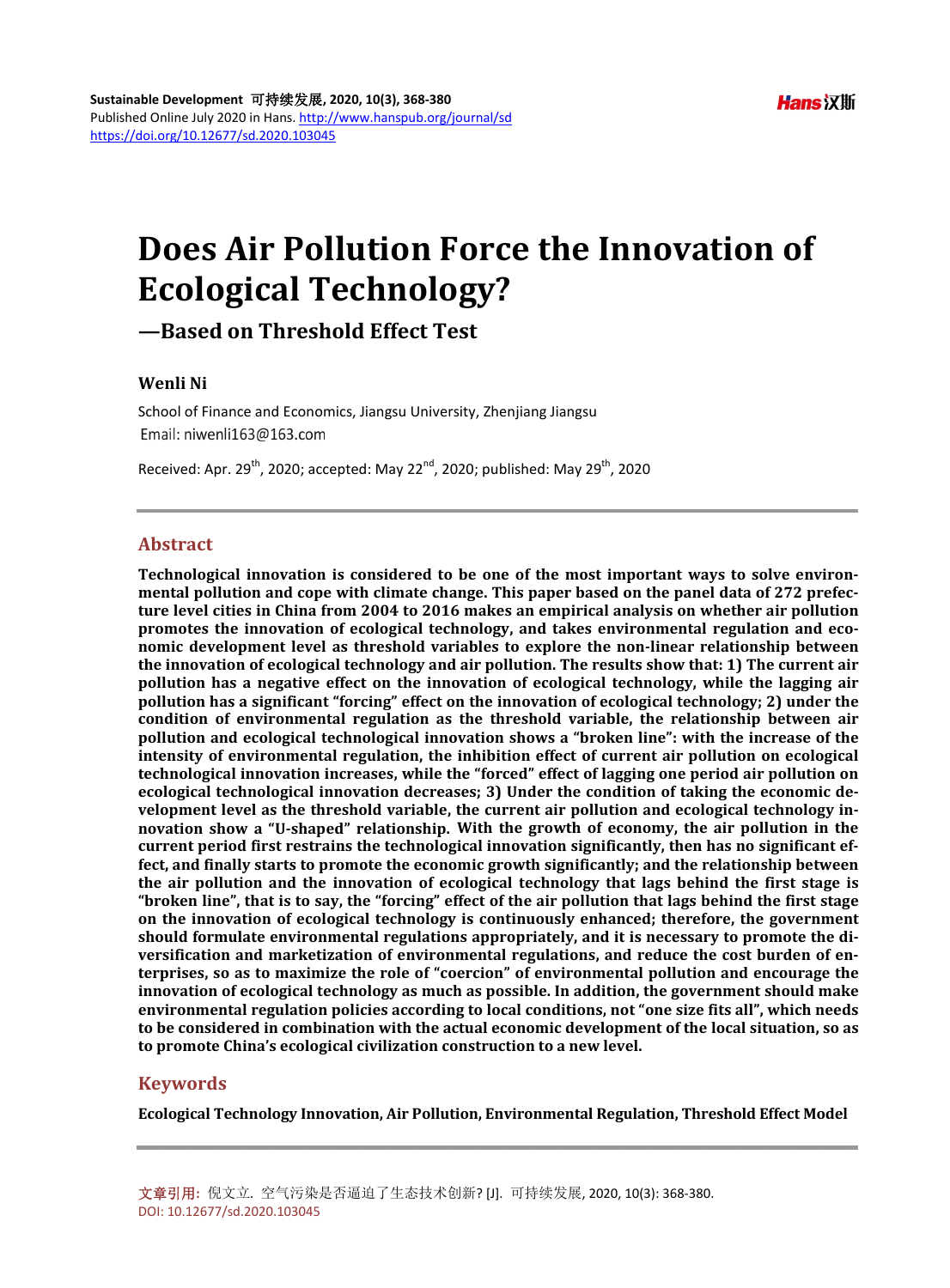# 空气污染是否逼迫了生态技术创新?

## **——**基于门槛效应检验

#### 倪文立

江苏大学财经学院,江苏 镇江 Email: niwenli163@163.com

收稿日期:2020年4月29日;录用日期:2020年5月22日;发布日期:2020年5月29日

## 摘 要

技术创新被认为是解决环境污染与应对气候变化最重要的途径之一。本文根据**2004~2016**年中国**272**个 地级市的面板数据,对空气污染是否促进了生态技术创新进行实证分析,并且分别将环境规制与经济发 展水平作为门槛变量,探讨生态技术创新与空气污染之间的非线性关系。研究结果表明:**1)** 当期的空气 污染对生态技术创新的作用为负,而滞后一期的空气污染对生态技术创新的"逼迫"效应十分显著;**2)** 在 以环境规制为门槛变量的条件下,空气污染与生态技术创新呈现"折线型"关系:随着环境规制的强度 的上升,当期空气污染对生态技术创新的抑制作用扩大,而滞后一期的空气污染对生态技术创新的"逼 迫"作用减小;**3)** 在以经济发展水平为门槛变量的条件下,当期的空气污染与生态技术创新呈现"**U**型" 关系,随着经济发展水平的增长,当期空气污染从显著地抑制生态技术创新到不显著,直至促进生态技 术创新;而滞后一期的空气污染与生态技术创新呈现"折线型"关系,即滞后一期空气污染对生态技术 创新的"逼迫"效应不断增强;因此,政府制定环境规制应当适度,并且需要促进环境规制实现多样化、 市场化,减少企业的成本负担,从而使得环境污染的"逼迫"作用发挥的作用最大化,从而尽可能地激 励生态技术创新。此外,政府制定环境规制政策还应当因地制宜,不应该实行"一刀切",需要考虑与 地方的实际经济发展现状相结合,推动我国生态文明建设迈上新台阶。

## 关键词

生态技术创新,空气污染,环境规制,门槛效应模型

Copyright © 2020 by author(s) and Hans Publishers Inc. This work is licensed under the Creative Commons Attribution International License (CC BY 4.0). <http://creativecommons.org/licenses/by/4.0/>  $\boxed{6}$   $\boxed{0}$ Open Access

## **1.** 引言

中国正处于绿色转型发展的关键时期。面对日益恶化的气候变化与环境污染,我国政府于 2013 年 9 月出台了《大气污染防治行动计划》以及在"十三五"规划中明确提出了 2020 年碳排放强度年均累计下 降 18%的目标。如何找寻有效的解决措施来实现可持续发展,已经成为当前中国面临的最主要问题之一。 技术创新被认为是应对气候变化问题的重要途径[\[1\]](#page-10-0)。因此,有必要探究生态技术创新的促进机制,检验 我国生态技术创新的发展现状。目前关于生态技术创新减排治污效应以及相关作用机制的研究较多[\[1\]](#page-10-0), 但是往往忽略了此类技术创新对于生态环境恶化的响应[\[2\]](#page-10-1),即雾霾是否"逼迫"了生态技术创新的增长。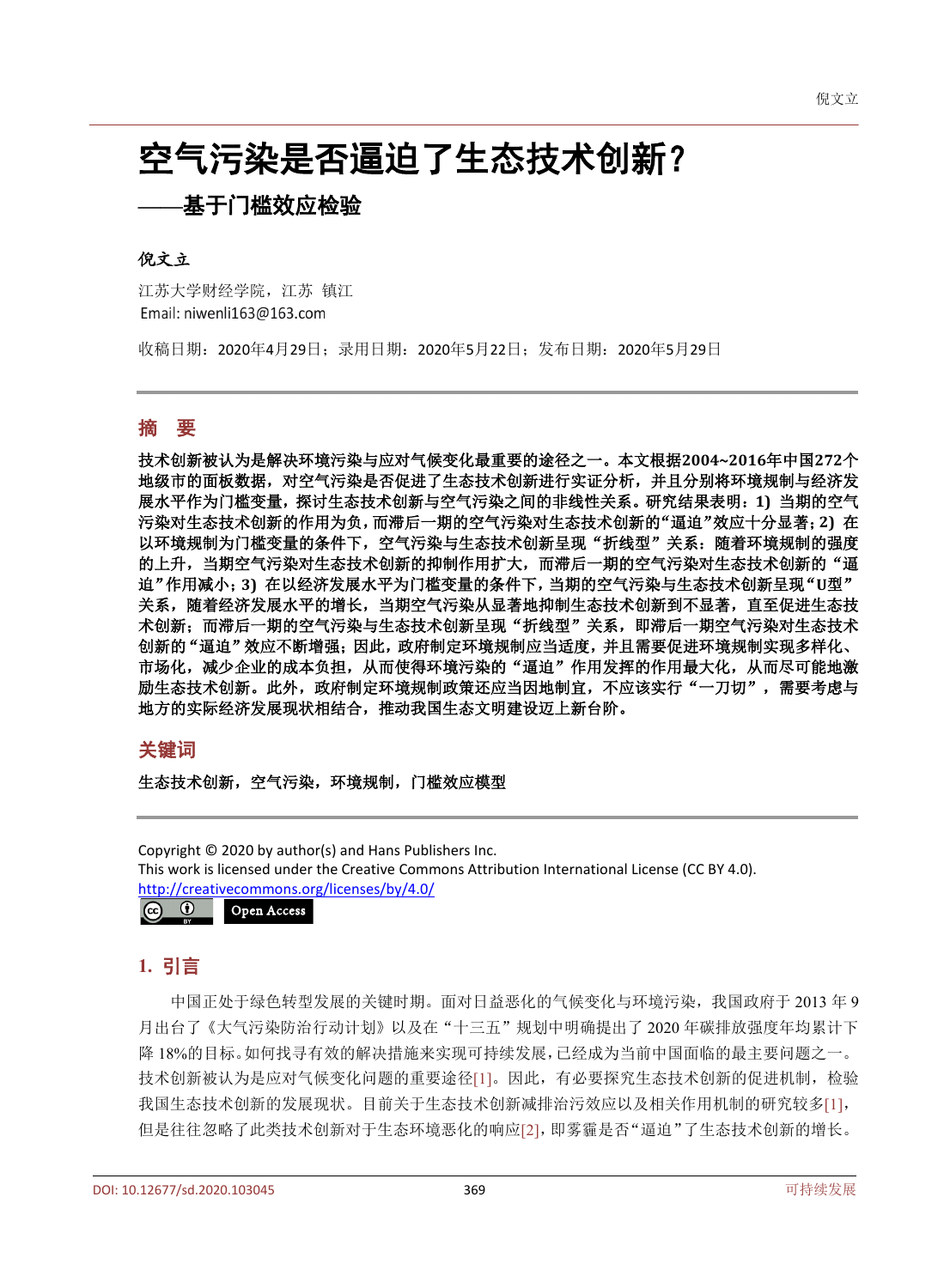本文根据中国 272 个地级市 2004 年至 2016 年的面板数据,运用门槛模型,实证分析空气污染对生态技 术创新的"逼迫"效应,以及其间可能存在的非线性关系。

#### **2.** 文献综述

随着中国经济的飞速发展,环境污染以及气候变化等问题日益严峻,其中雾霾作为空气污染的常见 形式,更是呈现出频率高、范围大、常态化等特点。在这其中,绿色技术进步无疑是解决污染问题的重 要手段[\[3\]](#page-11-0)。此外,面对环境的恶化等生态问题,有效的环境规制也是必不可少的。至于环境规制与技术 创新之间的关系,学术界一直存在着分歧。传统的经济学认为,环境保护必须以牺牲经济利益为代价, 环境规制带来的企业成本的增加,妨碍了厂商提高生产率以及市场竞争力,并且会在一定程度上削弱技 术创新[\[4\]](#page-11-1)。

然而波特提出的"波特假说"对传统的观念发起了挑战[\[5\]](#page-11-2)。"波特假说"认为环境规制虽然提高了 厂商的生产成本,但也能够产生"技术补偿效应"与"学习效应",并且适度的环境规制可以激励技术 创新,从而提高企业的生产率。其次,波特等学者还从环境规制与技术创新、生产率的作用关系进一步 论证了"波特假说"内在机制[\[1\]](#page-10-0)。国际上与国内有大量学者对"波特假说"进行了相关的检验。Jaffe 和 Palmer [\[6\]](#page-11-3)对美国制造业数据进行实证分析,得出了环境规制对企业的研发与技术创新存在正向的影响作 用。Domazlicky [\[7\]](#page-11-4)考察了环境规制对美国化工业生产率的作用,得出了一定条件下环境规制可以促进企 业生产率的提高的结论。除此以外,国际上也有学者的研究并不支持"波特假说"的成立。Conrad 和 Wast (1995) [\[8\]](#page-11-5)通过对德国重污染产业进行实证分析,发现环境规制对生产率提高的作用较小,甚至对部 分产业的生产率产生了负面作用。Lanoie、Patry 和 Lajeunesse (2001) [\[9\]](#page-11-6)通过对加拿大制造业数据的分析, 发现短期内环境规制会降低生产率。

中国国内也有着对环境规制与技术创新之间关系的研究,研究结果各异。赵红[\[10\]](#page-11-7)实证分析了在我国 制造业企业中,环境规制对企业的技术创新以及生产率存在显著的促进作用,验证了"波特假说"。沈 能和刘凤朝[\[11\]](#page-11-8)的实证分析结果揭示了环境规制对技术创新的地区异质性结果: "波特假说"在中国东部 得到了支持,但是在较为落后的中西部地区无法验证。张成等[\[12\]](#page-11-9)、李斌等[\[13\]](#page-11-10)、李玲和陶峰[\[14\]](#page-11-11)蒋伏心 等[\[15\]](#page-11-12)、王杰和刘斌[\[16\]](#page-11-13)等学者则验证了我国环境规制与技术创新之间存在的非线性关系。一方面,环境 规制与技术创新之间可能存在着"U 型"或"倒 U 型"关系, 即在不同的环境规制强度下, 其对技术创 新的影响作用存在异质性。另一方面,环境规制与技术创新之间有可能存在"折线型"关系,虽然环境 规制对技术创新的作用是单向的,但是其影响系数会随着环境规制强度的不同而改变。此外黄德春和刘 志彪[\[17\]](#page-11-14)、王兵等[\[18\]](#page-11-15)、解垩[\[19\]](#page-11-16)等学者的实证研究结果表明"波特假说"的成立并不具有确定性。

在技术创新中,生态技术创新在人类应对气候变化以及环境恶化的挑战中占据着关键地位。相比于 其他技术创新,生态技术创新更加新颖、多样,且具有不确定性[\[20\]](#page-11-17) [\[21\]](#page-11-18)。目前关于生态技术创新减排治 污效应以及相关作用机制的研究较多,但是往往忽略了此类技术创新对于环境污染与气候变化的响应。 Hsin-Ning Su 和 Igam Maoniba [\[2\]](#page-10-1)实证分析了 70 个国家的面板数据,研究了技术创新如何应对气候变化, 以及不同类型的温室气体指标所产生的异质性作用。王为东等[\[22\]](#page-11-19)运用空间计量模型,通过实证分析中国 30 个省市的面板数据,研究发现中国低碳技术创新响应了气候变化的趋势。考虑到二氧化碳排放和空气 污染的同根同源性[\[23\]](#page-11-20),且空气污染更加容易引起民众以及企业的环保意识,从而能够对相关领域的技术 创新起到促进作用,本文使用 PM2.5 表征中国的空气污染,Y02 专利技术代表生态技术创新,并且构建 门槛模型,探究我国日益恶化的大气污染是否"逼迫"了生态技术创新的发展。除此之外,本文通过选 择环境规制与经济发展水平作为门槛变量,实证分析在不同的条件下技术创新与环境污染之间可能存在 的非线性关系。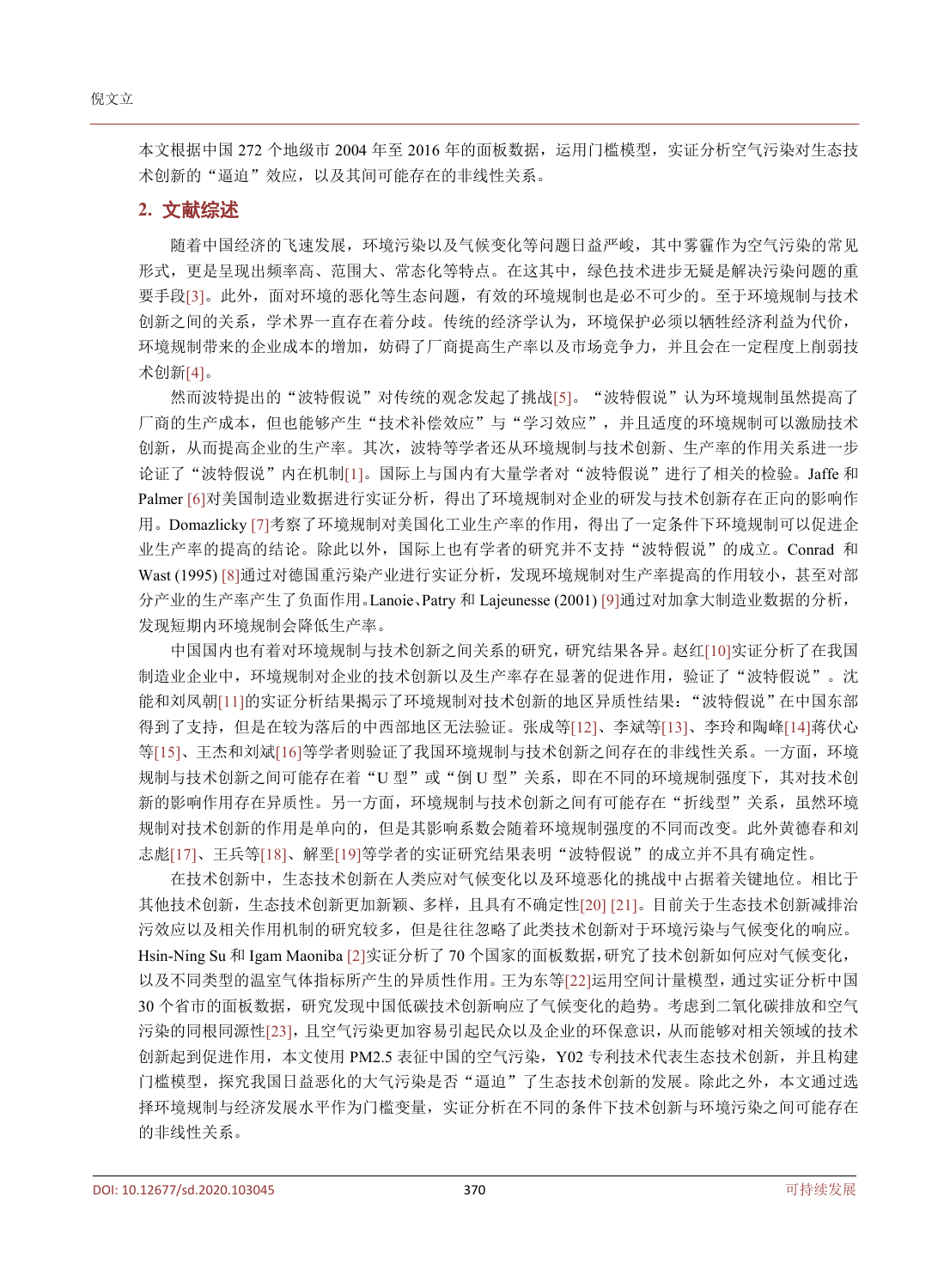## **3.** 模型构建

## **3.1.** 门槛模型的构建

考虑到环境规制与经济发展水平与技术创新之间可能存在的非线性关系,本文引入 Hansen [\[24\]](#page-11-21)提出 的面板数据门槛回归模型。该模型通过设置门槛变量,建立分段函数来检验各个指标之间的非线性关系。 门槛面板模型能够自动地识别以及确定门槛值。考虑到环境规制以及经济发展水平与技术创新之间可能 存在的非线性关系,本文以空气污染作为核心解释变量,生态技术创新为被解释变量,分别建立以环境 规制与经济发展水平为门槛变量的单一门槛回归模型:

$$
Y02 = \beta_0 + \alpha_1 \ln PM * I \left( \ln er \le \gamma_1 \right) + \alpha_2 \ln PM * I \left( \ln er > \gamma_1 \right) + \beta_1 \ln pgdp + \beta_2 \ln er + \beta_3 \sec + \beta_4 \ln FDI + \varepsilon_{ii}
$$
 (1)

$$
Y02 = \beta_0 + \alpha_1 \ln PM * I \left( \ln pgdp \le \gamma_1 \right) + \alpha_2 \ln PM * I \left( \ln pgdp > \gamma_1 \right) + \beta_1 \ln pgdp + \beta_2 \ln er + \beta_3 \sec + \beta_4 \ln FDI + \varepsilon_{ii}
$$
 (2)

其中,*Y*02 代表生态技术创新,*PM* 代表空气污染,*pgdp* 为人均 GDP,*er* 为环境规制,*sec* 为产业结构,  $FDI$  为城市开放度,  $\beta_0$  为常数项,  $\varepsilon_1$  为随机干扰项;  $\gamma_1$  为门槛值,  $I$  为响应变量, 其后括号内的条件成  $\overline{\Delta}$  If  $\overline{\text{I}}$  IV 1, 否则取 0; α<sub>1</sub>、α<sub>2</sub> 为估计的门槛效应值, 代表各分段函数内空气污染与生态技术创新 之间的系数。考虑到具体门槛数量并不确定,本文进一步构建多重门槛模型:

$$
Y02 = \beta_0 + \alpha_1 \ln PM * I \left( \ln er \le \gamma_1 \right) + \alpha_2 \ln PM * I \left( \gamma_1 < \ln er \le \gamma_2 \right) + \cdots
$$
\n
$$
+ \alpha_3 \ln PM * I \left( \gamma_n < \ln er \right) + \beta_1 \ln pgdp + \beta_2 \ln er + \beta_3 \sec + \beta_4 \ln FDI + \varepsilon_n \tag{3}
$$

$$
Y02 = \beta_0 + \alpha_1 \ln PM * I \left( \ln pgdp \leq \gamma_1 \right) + \alpha_2 \ln PM * I \left( \gamma_1 < \ln pgdp \leq \gamma_2 \right) + \cdots
$$
\n
$$
+ \alpha_3 \ln PM * I \left( \gamma_n < \ln pgdp \right) + \beta_1 \ln pgdp + \beta_2 \ln er + \beta_3 \sec + \beta_4 \ln FDI + \varepsilon_n \tag{4}
$$

此外,考虑到技术创新对环境污染的响应效应可能存在滞后,本文将核心解释变量空气污染(*PM*)滞 后一期,也作为核心解释变量,并分别构建单一门槛以及多重门槛模型,具体函数如下所示:

$$
Y02 = \beta_0 + \alpha_1 L \ln PM * I \left( \ln er \le \gamma_1 \right) + \alpha_2 L \ln PM * I \left( \ln er > \gamma_1 \right)
$$
  
+  $\beta_1 \ln pgdp + \beta_2 \ln er + \beta_3 sec + \beta_4 \ln FDI + \varepsilon_{ii}$  (5)

$$
Y02 = \beta_0 + \alpha_1 L \ln PM * I \left( \ln pgdp \le \gamma_1 \right) + \alpha_2 L \ln PM * I \left( \ln pgdp > \gamma_1 \right)
$$
  
+  $\beta_1 \ln pgdp + \beta_2 \ln er + \beta_3 sec + \beta_4 \ln FDI + \varepsilon_{it}$  (6)

$$
Y02 = \beta_0 + \alpha_1 L \ln PM * I \left( \ln er \le \gamma_1 \right) + \alpha_2 L \ln PM * I \left( \gamma_1 < \ln er \le \gamma_2 \right) + \cdots
$$
  
+  $\alpha_3 L \ln PM * I \left( \gamma_n < \ln er \right) + \beta_1 \ln pgdp + \beta_2 \ln er + \beta_3 \sec + \beta_4 \ln FDI + \varepsilon_{ii}$  (7)

$$
Y02 = \beta_0 + \alpha_1 L \ln PM * I \left( \ln pgdp \le \gamma_1 \right) + \alpha_2 L \ln PM * I \left( \gamma_1 < \ln pgdp \le \gamma_2 \right) + \cdots
$$
  
+  $\alpha_3 L \ln PM * I \left( \gamma_n < \ln pgdp \right) + \beta_1 \ln pgdp + \beta_2 \ln er + \beta_3 sec + \beta_4 \ln FDI + \varepsilon_n$  (8)

#### **3.2.** 指标的选取

#### **3.2.1.** 被解释变量

生态技术创新(*Y*02)。本文以 2013 年美国和英国联合颁布的合作专利分类法(CPC)中 *Y*02 分类申请专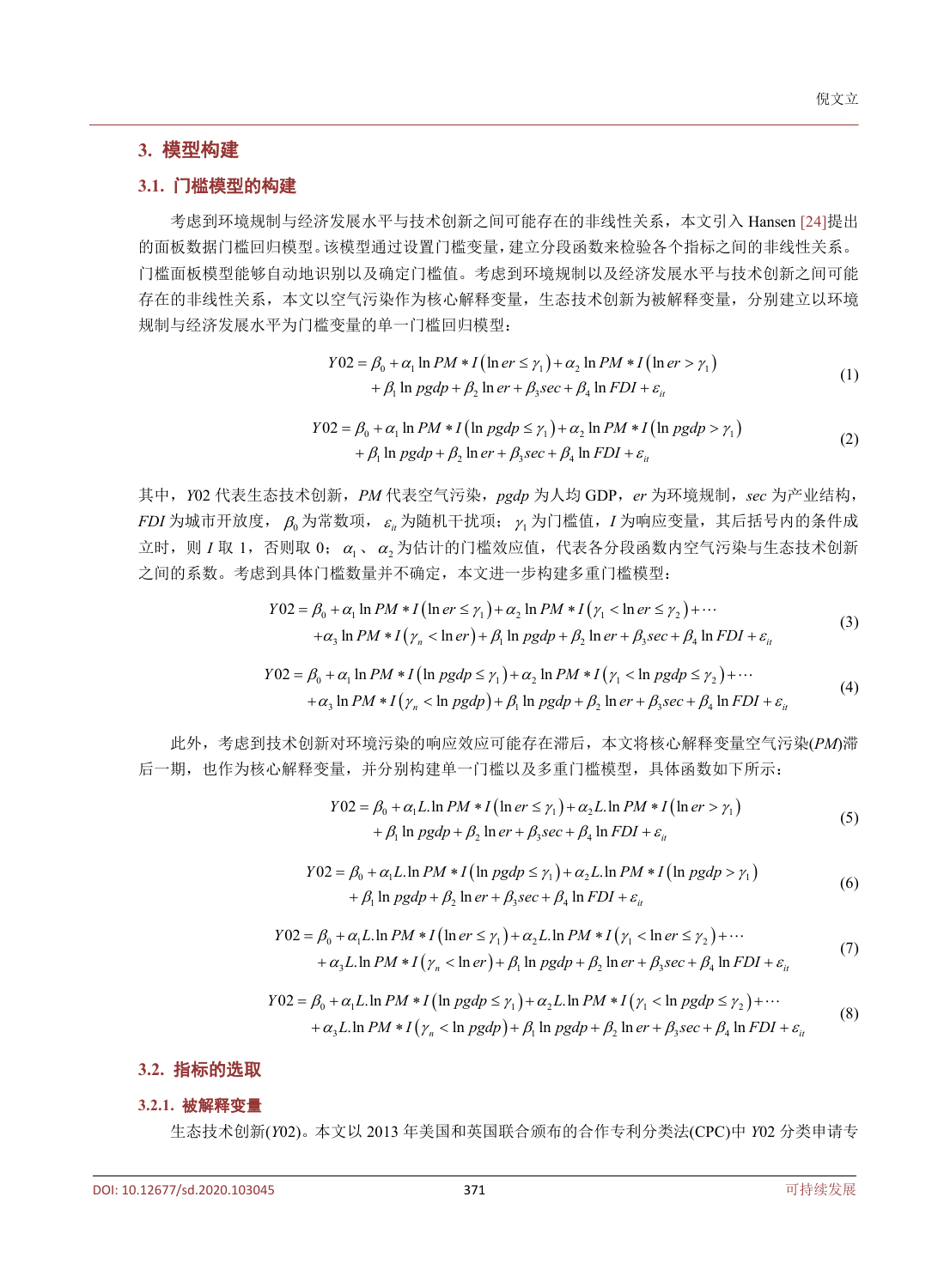利数来衡量[\[2\]](#page-10-1),并且只计算中国人在国内申请的专利。*Y*02 专利囊括了具有缓解气候变化潜力的各类技 术。值得注意的是,虽然专利并不等同于创新,特别是未得到实际应用的专利,但是专利能够较好地反 映创新技术层面的情况[\[2\]](#page-10-1)。

#### **3.2.2.** 核心解释变量

空气污染(*PM*)。本文以雾霾即 PM2.5 浓度数据来表征各个地区的空气污染。参考邵帅的相关研究[\[3\]](#page-11-0), 本文采用哥伦比亚大学社会经济数据和应用中心公布的全球 PM2.5 浓度卫星监测数据[\[25\]](#page-11-22), 该数据能够 较好地反映出一个地区的空气污染程度。此外本文考虑到技术创新研发的滞后性,构造了空气污染的滞 后一期数据(*L*.*PM*)。

#### **3.2.3.** 控制变量

1) 经济发展水平(*pgdp*)。本文以人均国内生产总值(*pgdp*)衡量经济发展水平。考虑到经济发展对需求 的拉动从而促进技术创新,以及经济质量提高带来公众对于环保、绿色产品的需求,本文预期其对生态 技术创新的作用为正。

2) 环境规制(*er*)。本文参考国内相关学者的计算方法[\[26\]](#page-11-23),通过构造综合污染逆指数来表征环境规制。 具体的计算方法如下:

首先计算综合污染指数(*INDEX\_P*):

$$
INDEX\_P_{it} = \frac{1}{3} \sum_{l=1}^{3} \frac{INDEX\_P_{l,it}}{\sum_{i=1}^{272} (INDEX\_P_{l,it}/Y_{it})}
$$

其中 INDEX P<sub>1</sub>、 INDEX P<sub>2</sub>、 INDEX P<sub>3</sub> 分别代表各个城市工业粉尘、工业废水、工业二氧化硫排放量, *Yit* 代表各个城市工业总产值。

再计算综合污染指数的逆指数,即环境规制(*er*):

$$
er_{it} = \frac{1}{INDEX\_P_{it}}
$$

考虑到波特假说的相关内容,本文预期高强度的环境规制能够对生态技术创新产生促进作用。

3) 产业结构(*sec*)。本文用第二产业产值占该地区的生产总值来表示产业结构。本文预期产业结构的 转型升级对生态技术创新的作用为正。

4) 开放度(*FDI*)。本文以外商直接投资来表示各个地区的开放程度。本文预期开放度能够拉动生态技 术创新的增长。

5) 政府支持(*gover*)。本文用科技、教育支出占地方财政一般预算内支出比重来表示政府对技术创新 的支持力度。

#### **3.2.4.** 数据的来源与处理

本文根据 2004 年~2016 年中国 272 个地级市的面板数据为研究对象(部分城市因数据缺失不予考虑)。 其中 Y02 专利数据来自 Incopat 专利数据库, 人均 GDP、外商直接投资、产业结构等数据来自历年《中 国城市统计年鉴》;其次,考虑到本文研究的时间跨度较长,为了消除价格波动带来的影响,本文以 2004 年为基期,对相关变量进行了不变价处理,其中经济发展水平采用历年居民消费价格指数(GPI)进行平减 处理;外商直接投资采用历年的固定资产价格指数进行平减处理。此外,本文对部分变量进行对数化处 理以消除异方差影响。变量的描述性统计[如表](#page-5-0) 1 所示。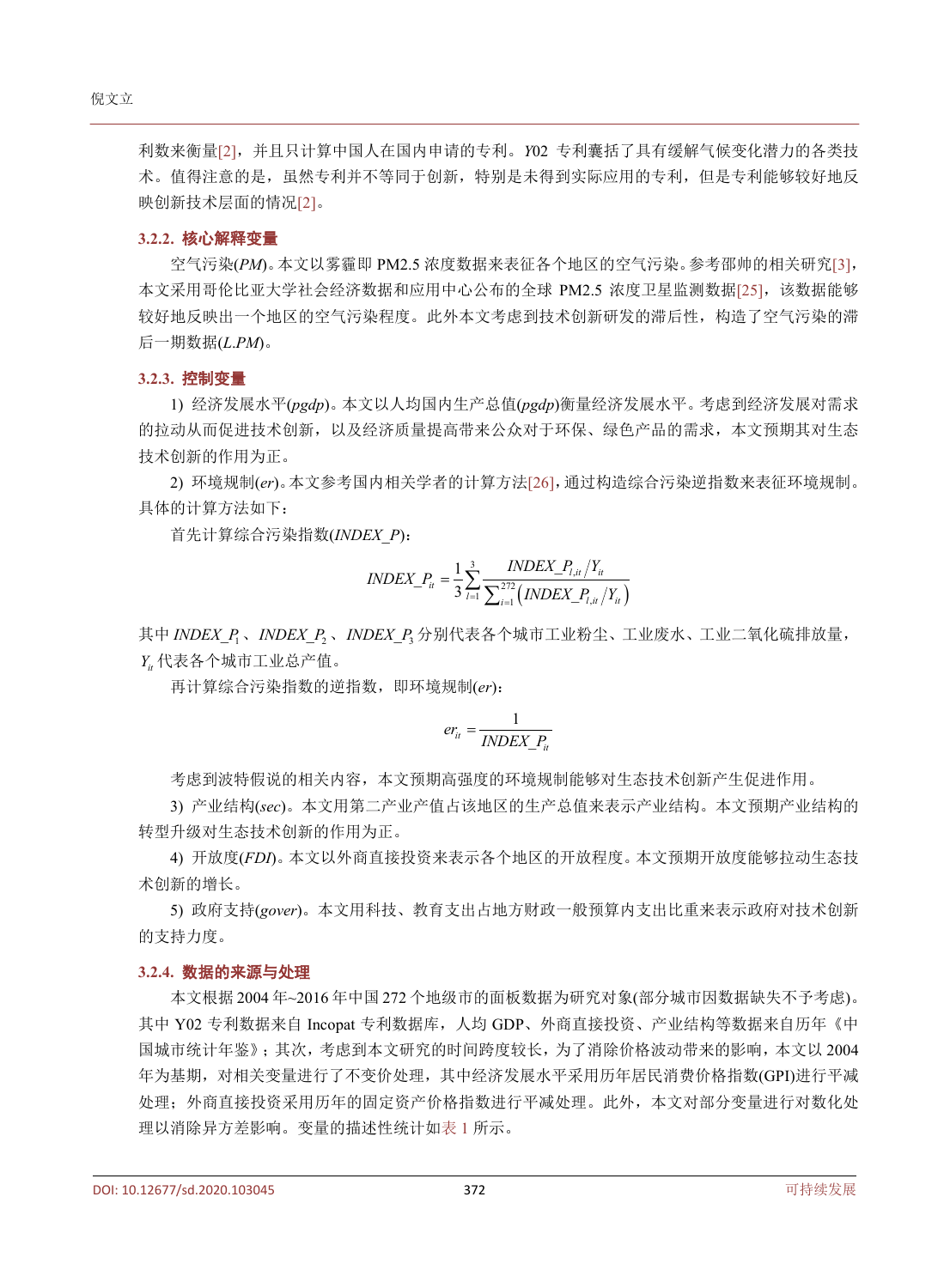#### 倪文立

#### <span id="page-5-0"></span>**Table 1.** Variable descriptive statistics 表 **1.** 变量描述性统计表

| 变量           | 样本量  | 平均值        | 标准差         | 最小值      | 最大值        |
|--------------|------|------------|-------------|----------|------------|
| 生态技术创新(Y02)  | 3536 | 161.3102   | 438.8228    | $\theta$ | 4972       |
| 空气污染(PM)     | 3536 | 3.514137   | 0.4944793   | 1.50787  | 4.5098     |
| 环境规制(er)     | 3536 | $5.14e+07$ | $6.72e+0.8$ | 29029.1  | $2.80e+10$ |
| 经济发展水平(pgdp) | 3536 | 3.033679   | 3.302612    | 0.113984 | 37.4056    |
| 产业结构(sec)    | 3536 | 36.7563    | 8.732276    | 11.05    | 85.34      |
| 开放度(FDI)     | 3536 | 58,287.68  | 143142.1    | 12.8188  | 2,600,000  |
| 政府支持度(gover) | 3536 | 0.1981066  | 0.0466351   | 0.015814 | 0.497399   |

## **4.** 实证结果

## **4.1.** 门槛模型的选择

本文参考 HANSEN [\[24\]](#page-11-21)的相关研究,首先根据门槛效应检验对具体的门槛模型进行选择。具体检验 结果[如表](#page-5-1)2[与表](#page-6-0)3所示。由结果可知,无论核心解释变量是空气污染(ln*PM*)还是空气污染的滞后项(*L*.ln*PM*), 当门槛变量为环境规制(ln*er*)时,单一门槛效应都在 5%的水平上显著,且双门槛效应与三门槛效应都不 显著;当门槛变量为经济发展水平(ln*pgdp*)时,双门槛效应都在 5%的水平上显著,单一门槛效应在 1%的 水平上显著,三门槛效应不显著。因此,当门槛变量是环境规制(ln*er*)时,本文选择单一门槛模型进行分 析;当门槛变量是经济发展水平(ln*pgdp*)时,本文选择双门槛模型进行分析。

#### <span id="page-5-1"></span>**Table 2.** Threshold effect test (1) 表 **2.** 门槛效应检验(一)

| 核心解释变量: lnPM |      |            |        |          |          |          |  |
|--------------|------|------------|--------|----------|----------|----------|--|
| 门槛变量         |      | F值         |        |          | 临界值      |          |  |
|              | 门槛效应 |            | P值     | 90%      | 95%      | 99%      |  |
|              | 单一门槛 | $70.86***$ | 0.0175 | 41.5287  | 49.5535  | 88.1868  |  |
| <i>lner</i>  | 双门槛  | 13.14      | 0.6225 | 33.9635  | 43.8415  | 77.5539  |  |
|              | 三门槛  | 14.82      | 0.5250 | 31.3054  | 40.1755  | 48.8888  |  |
|              | 单一门槛 | 770.23***  | 0.0000 | 32.6019  | 40.1105  | 57.0408  |  |
| lnpgdp       | 双门槛  | $369.16**$ | 0.0300 | 52.4391  | 64.1934  | 765.1101 |  |
|              | 三门槛  | 158.25     | 0.3000 | 294.7220 | 367.6464 | 450.9242 |  |

注: \*、\*\*、\*\*\*分别表示在 10%、5%、1%水平上显著。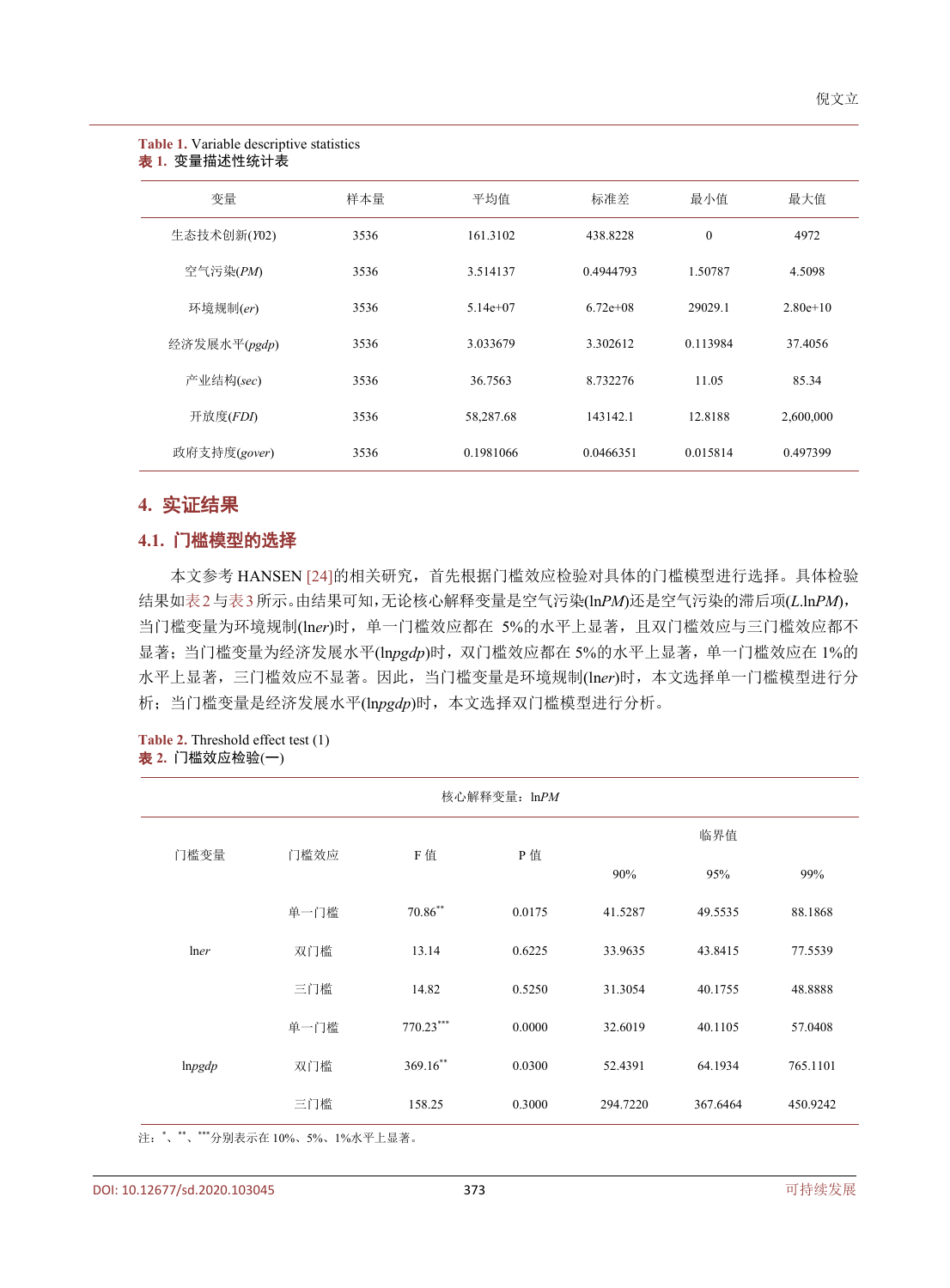<span id="page-6-0"></span>

| <b>Table 3.</b> Threshold effect test (2)<br>表 3. 门槛效应检验(二) |      |                      |                |          |          |          |  |  |
|-------------------------------------------------------------|------|----------------------|----------------|----------|----------|----------|--|--|
|                                                             |      |                      | 核心解释变量: L.lnPM |          |          |          |  |  |
| 门槛变量                                                        | 门槛数  | F值                   | P值             |          | 临界值      |          |  |  |
|                                                             |      |                      |                | 90%      | 95%      | 99%      |  |  |
|                                                             | 单一门槛 | $71.53***$           | 0.0175         | 43.2114  | 53.0460  | 83.3335  |  |  |
| lner                                                        | 双门槛  | 16.56                | 0.4750         | 34.2732  | 43.1720  | 68.9685  |  |  |
|                                                             | 三门槛  | 13.50                | 0.5725         | 30.3077  | 36.6228  | 48.8493  |  |  |
|                                                             | 单一门槛 | 783.72***            | 0.0000         | 32.7015  | 39.0046  | 57.9022  |  |  |
| lnpgdp                                                      | 双门槛  | 389.30 <sup>**</sup> | 0.0325         | 53.7761  | 66.3958  | 895.7616 |  |  |
|                                                             | 三门槛  | 158.47               | 0.2850         | 292.8597 | 351.5630 | 448.1491 |  |  |

注: \*、\*\*、\*\*\*分别表示在 10%、5%、1%水平上显著。

## **4.2.** 门槛值估计

接着本文对相应模型的门槛值进行估计并且给出各个门槛值的置信区间。具体结果[如表](#page-6-1) 4 [与表](#page-6-2) 5 所 示。对于两个核心解释变量来说,由于它们的差别仅仅是当期与滞后一期,它们所分别对应的两个门槛 变量的门槛值是相同的。其中, 当门槛变量为环境规制(lner)时, 采用单一门槛模型, 门槛值 γ 为 16.5177。 当门槛变量为经济发展水平(lnpgdp)时,采用双门槛模型,门槛值  $\gamma_1$ 、  $\gamma_2$  分别为 1.8123 和 2.4070。

<span id="page-6-1"></span>

|  |  |                   | <b>Table 4.</b> Threshold effect estimates and confidence intervals |  |  |
|--|--|-------------------|---------------------------------------------------------------------|--|--|
|  |  | 表 4. 门槛效应估计值与置信区间 |                                                                     |  |  |

| 核心解释变量: lnPM |        |         |                  |  |  |  |
|--------------|--------|---------|------------------|--|--|--|
| 门槛变量         | 门槛数量   | 估计值     | 95%置信区间          |  |  |  |
| lner         | 门槛值 γ  | 16.5177 | [0.0331, 0.0508] |  |  |  |
| lnpgdp       | 门槛值 y  | 1.8123  | [0.0523, 0.0558] |  |  |  |
|              | 门槛值 ŗ, | 2.4070  | [0.1311, 0.1300] |  |  |  |

<span id="page-6-2"></span>**Table 5.** Threshold effect estimates and confidence intervals

表 **5.** 门槛效应估计值与置信区间

| 核心解释变量: ln <i>PM</i> |        |         |                  |  |  |  |
|----------------------|--------|---------|------------------|--|--|--|
| 门槛变量                 | 门槛数量   | 估计值     | 95%置信区间          |  |  |  |
| lner                 | 门槛值 γ  | 16.5177 | [0.0536, 0.0508] |  |  |  |
| lnpgdp               | 门槛值 γ  | 1.8123  | [0.0523, 0.0558] |  |  |  |
|                      | 门槛值 y, | 2.4070  | [0.1311, 0.1300] |  |  |  |

## **4.3.** 门槛效应估计结果

根据前文的门槛效应检验以及门槛值故居。本文基于固定效应,对各个门槛模型系数进行估计。本 文的核心解释变量是空气污染(*PM*)以及滞后一期的空气污染(*L*.*PM*),分别对应两个门槛变量环境规制 (ln*er*)与经济发展水平(ln*pgdp*)。因此,本文一共构建四个面板数据门槛模型具体的估计系数[如表](#page-7-0) 6 所示: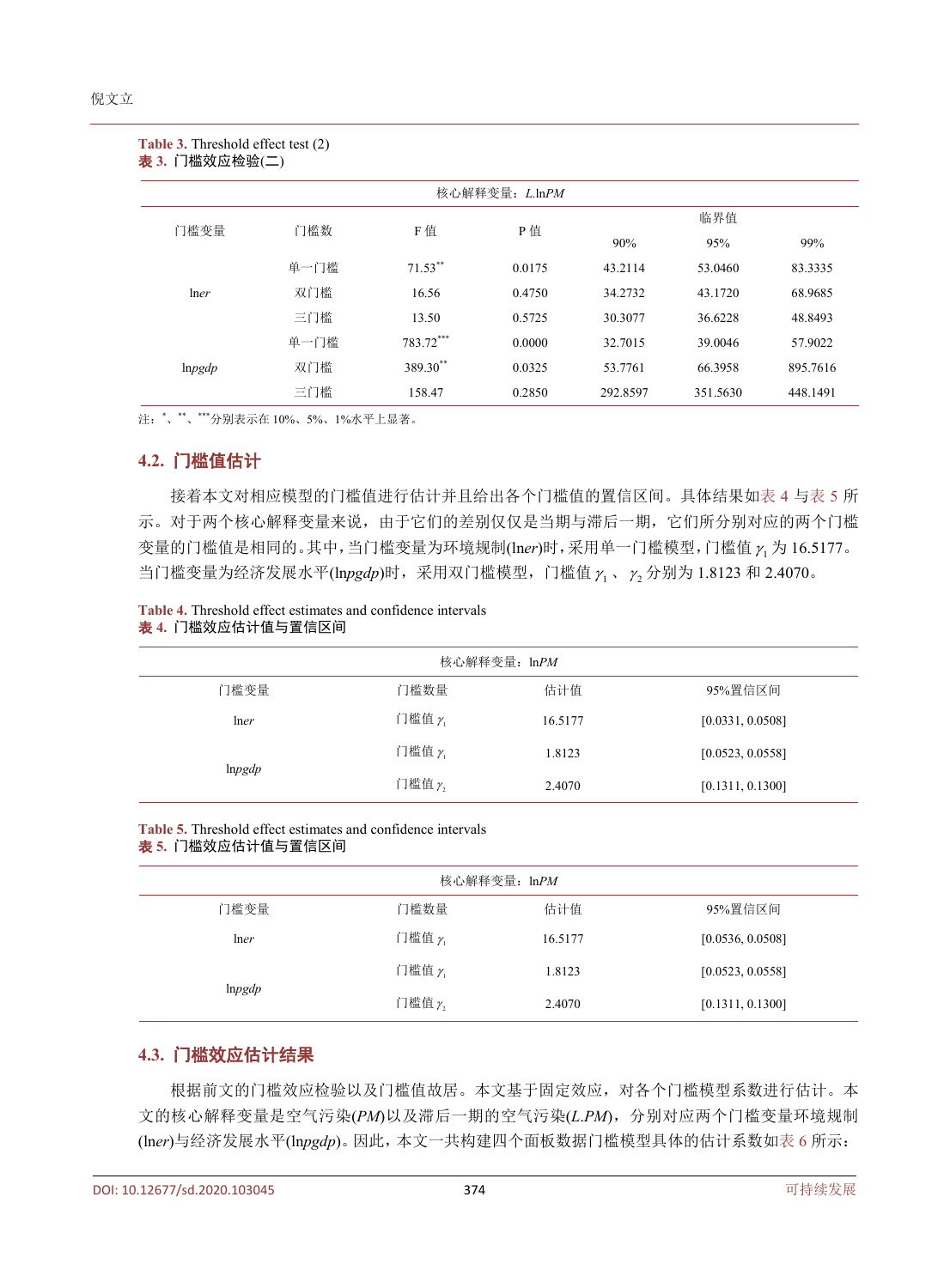| 变量                         | 模型 1                        | 模型 2                        | 模型 3                        | 模型 4                        |
|----------------------------|-----------------------------|-----------------------------|-----------------------------|-----------------------------|
| lnpgdp                     | 225.563***<br>(4.87)        | 125.2537***<br>(3.92)       | 234.2148***<br>(4.96)       | $131.1168***$<br>(4.06)     |
| lner                       | 59.4139**<br>(2.87)         | 16.2965 (1.47)              | 56.8583**<br>(2.67)         | 14.7669<br>(1.36)           |
| sec                        | 17.96747***<br>(4.63)       | 11.30843***<br>(4.40)       | 18.15075***<br>(4.67)       | 11.28174***<br>(4.39)       |
| lnFDI                      | 12.54505<br>(1.30)          | 10.24103<br>(1.22)          | 11.18037<br>(1.15)          | 9.055061<br>(1.08)          |
| gover                      | 264.0499<br>(0.82)          | 86.19673<br>(0.38)          | 302.7763<br>(0.95)          | 126.586<br>(0.55)           |
| $lnPM\_Iner\_1$            | $-177.5516***$<br>$(-3.44)$ |                             |                             |                             |
| $lnPM_$ lner_2             | $-217.2614***$<br>$(-4.00)$ |                             |                             |                             |
| $lnPM\_lnpgdp_1$           |                             | $-157.4182$ **<br>$(-3.11)$ |                             |                             |
| $lnPM\_lnpgdp_2$           |                             | $-32.08636$<br>$(-0.58)$    |                             |                             |
| $lnPM\_lnpgdp_3$           |                             | 213.0744*<br>(2.29)         |                             |                             |
| $L$ .ln $PM$ lner_1        |                             |                             | 92.76403**<br>(3.14)        |                             |
| $L$ .ln $PM$ Iner_2        |                             |                             | 55.19753*<br>(1.91)         |                             |
| $L.$ ln $PM$ _ln $pgdp$ _l |                             |                             |                             | 64.68204**<br>(2.82)        |
| $L$ .ln $PM$ _lnpgdp_2     |                             |                             |                             | 189.3027***<br>(5.5.26)     |
| $L.$ ln $PM$ _ln $pgdp$ _3 |                             |                             |                             | 435.5167***<br>(5.41)       |
| constant                   | $-1055.264***$<br>$(-2.25)$ | $-235.7372(-0.94)$          | $-1969.992***$<br>$(-3.75)$ | $-990.3131***$<br>$(-3.95)$ |

#### <span id="page-7-0"></span>**Table 6.** Specific estimation results of the threshold model 表 **6.** 门槛模型具体的估计结果

注:\* 、\*\*、\*\*\*分别表示在 10%、5%、1%水平上显著;括号内为 *t* 值。

#### **4.3.1.** 核心解释变量

模型 1 是以环境规制(ln*er*)为门槛变量,当期空气污染(*PM*)为核心解释变量的单一门槛模型。其中环 境规制(ln*er*)的门槛值为 16.5177。当环境规制未迈过这一门槛时,当期的空气污染对生态技术创新的影 响系数显著为负(−177.5516),即生态技术创新未能响应环境的恶化,且以雾霾为代表的空气污染抑制了 低碳技术的发展。而当环境规制迈过门槛值(16.5177)之后,可以发现空气污染对生态技术创新的抑制效 应进一步扩大(−217.2614)。可能的原因是由于高强度的环境规制的存在,企业负担着较高的成本,再加 上空气污染造成的种种负面影响,企业的创造活力被削弱,从而进一步带来了生态技术创新能力的下降。

模型 2 是以经济发展水平(ln*pgdp*)为门槛变量,当期空气污染(*PM*)为核心解释变量的双门槛模型。在 该模型下,随着门槛变量的增加,空气污染对生态技术创新的影响呈现"U 型"。在经济发展水平较差 的地区,空气污染抑制了生态技术创新的进步,且在 5%的水平上显著;随着经济发展水平迈过第一个门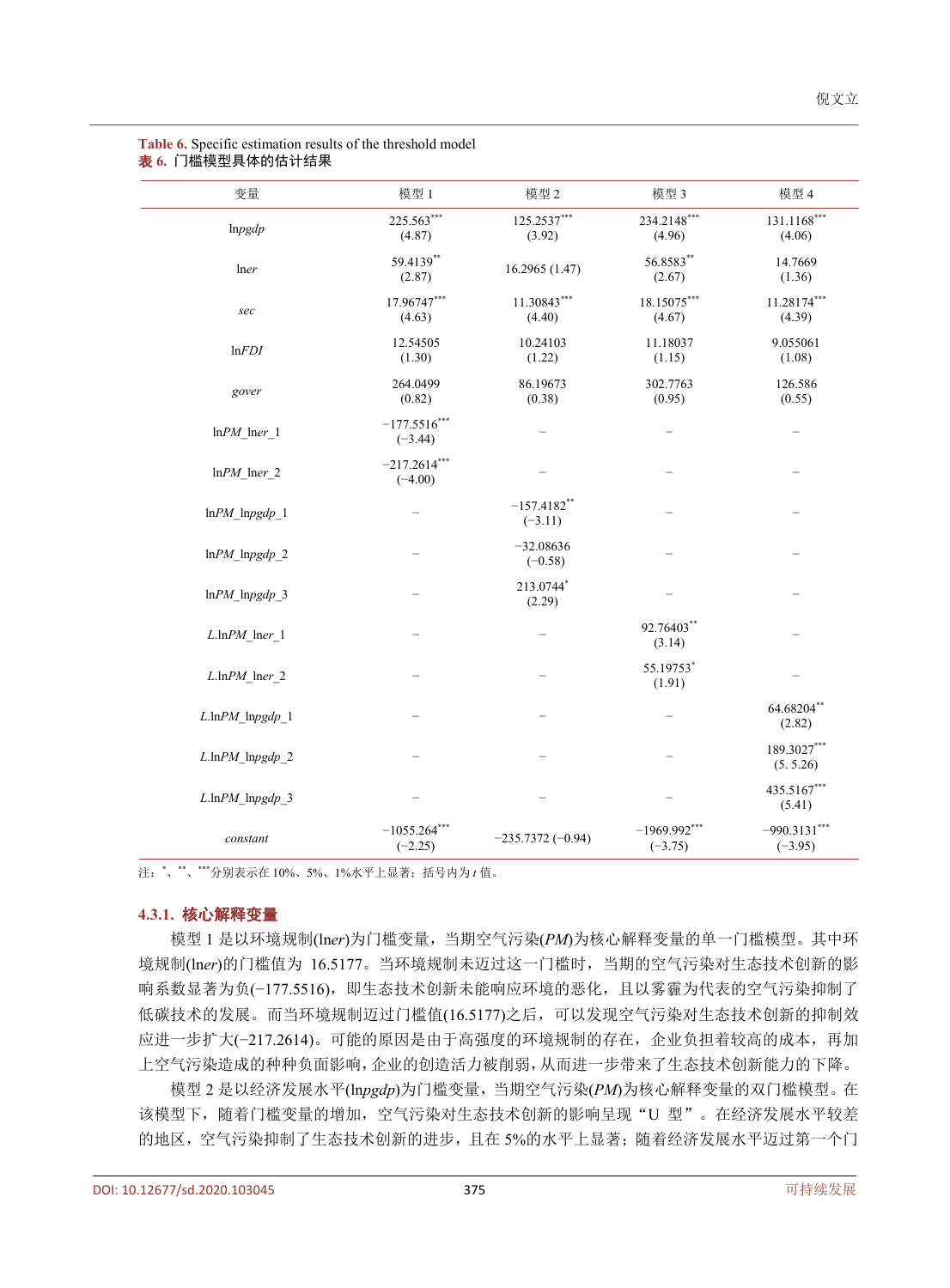槛值(1.8123),空气污染对生态技术创新抑制效应的系数减小(−33.02067),且不再显著;当经济发展水平 迈过第二个门槛值 2.4070,雾霾指数对生态技术创新的影响系数开始显著为正(212.3885),且在 10%的水 平上显著。这表明在经济发展水平较高的地区,生态技术创新能够响应当期的空气污染。经济质量高的 地区,往往具备更高的科学技术研发水平,且具备较高的市场应用配套能力,因此在该地区,研发部分 能够更快地响应当前的生态环境的变化,即当期的空气污染对政府、企业产生了"逼迫"作用,从而促 进生态技术创新水平的进步。值得注意的是, "逼迫作用"在经济发展水平较低的地区不能完全显现出 来,只是表现为空气污染负面影响的减弱。

模型 3 是以环境规制(ln*er*)为门槛变量,滞后一期空气污染(*L*.*PM*)为核心解释变量的单一门槛模型。 与当期空气污染与生态技术创新的关系不同,无论环境规制的强度大小,生态技术创新都响应了空气污 染,即空气污染始终促进生态技术创新的进步。此外,在该模型下,滞后一期空气污染与生态技术创新 呈现"折线型"关系。当环境规制未迈过门槛值(16.5177)时,空气污染对生态技术创新的作用在 5%的水 平上显著为正(92.76403)。而随着环境规制强度的上升,当环境规制迈过门槛值(16.5177)时,生态技术创 新对空气污染的响应系数减弱(55.19753),且显著性水平降为 10%。这表明随着环境规制强度的上升,生 态技术创新的响应系数未能提高。

模型 4 是以经济发展水平(ln*pgdp*)为门槛变量,滞后一期空气污染(*L*.*PM*)为核心解释变量的双门槛模 型。同样地,生态技术创新始终能够响应上一期的空气污染。其次,与当期空气污染的门槛模型类似, 随着经济发展水平的提高,空气污染对技术创新的响应也相应地提高。当经济发展水平未迈过第一个门 槛值 1.8123 时,生态技术创新对空气污染的响应指数是 65.03122,并且在 5%的水平上显著。紧接着, 当经济发展水平位于第二阶段即两个门槛值中间时,空气污染对生态技术创新的影响系数提高到 189.8013,并且在 10%的水平上显著。最后,在经济高质量发展的地区,即经济发展水平迈过第二个门 槛值(2.4070)时,生态技术创新对空气污染的响应系数进一步扩大为 436.3805,且在 5%的水平上显著。 由此可这,以经济发展水平为门槛的条件下,生态技术创新与空气污染呈现"折线型"关系。这其中的 原因与模型相似,即一个区域的经济越发达,民众或者企业对于环境恶化与气候变化的关注就越大,从 而造成一定的"环境压力",表现为雾霾对生态技术创新的"逼迫"作用。

#### **4.3.2.** 控制变量

1) 经济发展水平(*pgdp*)。在四个门槛模型中,经济发展水平对生态技术创新的影响都在 1%的水平上 显著为正。随着经济水平的发展,除了因为需求拉动效应促进了生态技术创新之外,民众以及企业对生 态环境的日益重视,也能够对生态技术创新产生正向的作用。

2) 环境规制(*er*)。根据实证分析的结果可以发现,环境规制作为一般的控制变量时,对生态技术创 新的影响系数为正,指出了"波特假说"。环境规制作为门槛变量时,在高强度的环境规制条件下,空 气污染对生态技术创新的抑制作用增强或者生态技术创新对空气污染的响应系数减小。可能的原因是在 高强度的环境规制条件下,生态技术创新的进步,不仅仅来源于空气污染的"逼迫",更多的可能是由 于环境规制的压力。

3) 产业结构(*sec*)。经过实证分析发现,在 4 个模型中,产业结构对生态技术创新的作用都为正,且 都在 1%的水平上显著。产业结构高级化能够带来生产要素从低效率生产部门向高效率生产部门的转移 [\[27\]](#page-11-24),从而促进技术创新的发展与进步。

4) 开放度(*FDI*)。由外商直接投资表征的城市开放度对生态技术创新起到促进作用,但在统计学意义 上未能通过显著性检验。可能的原因是随着外资的进入,引起的"竞争效应"抵消了技术溢出带来的"流 动效应"。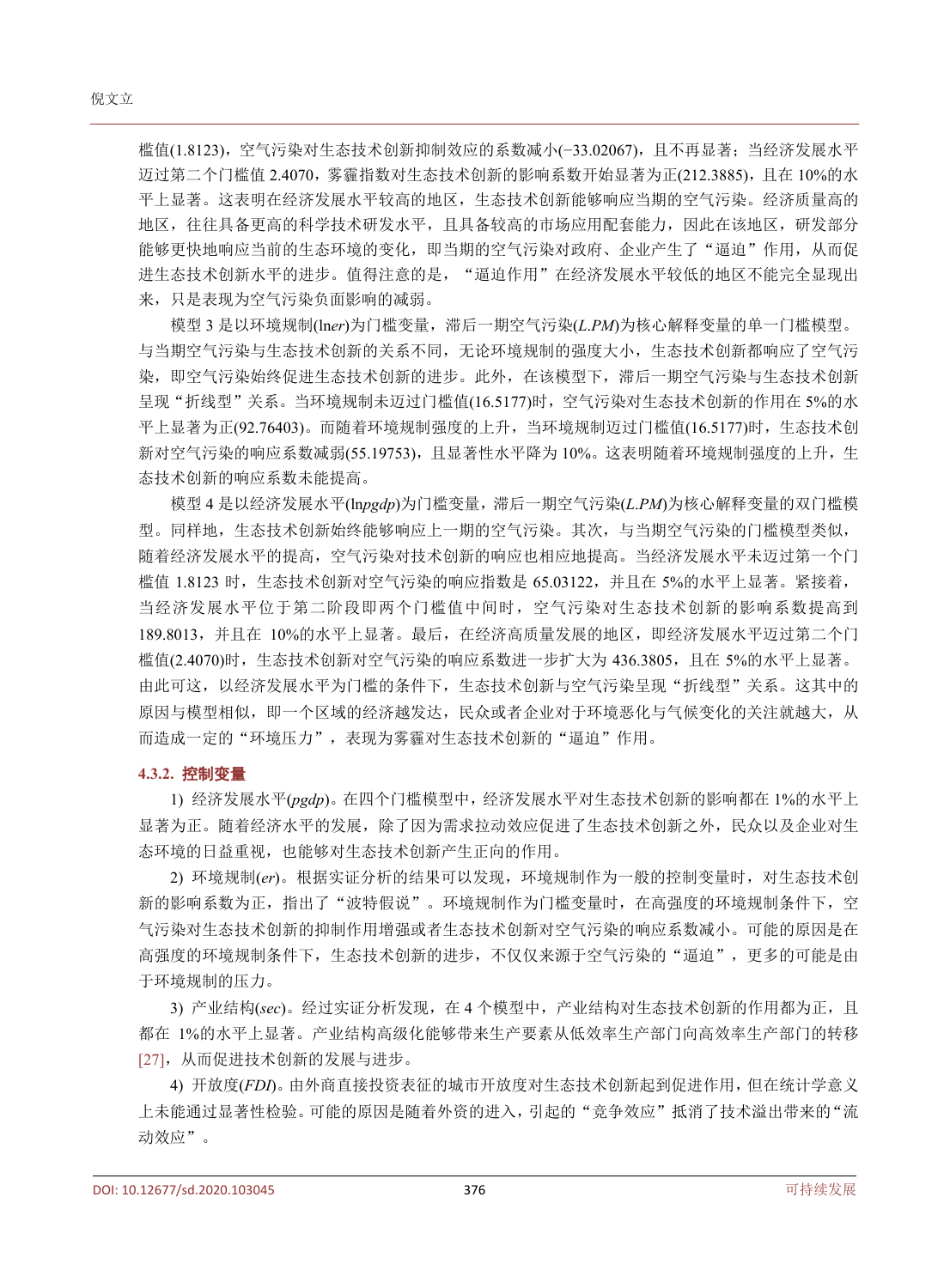5) 政府支持(*gover*)。在本文的实证结果中,政府支持力度对技术创新的拉动作用并不显著。可能的 原因是政府对于市场研发活动的支持存在一定的脱节,并且与企业的具体研发行为产生冲突[\[28\]](#page-11-25)。

#### **4.4.** 稳健性检验

本文通过将被解释变量进行替换来对模型进行稳健性检验。上述模型全部采用 *Y*02 分类申请专利数来 表征生态技术创新。本文参考鄢哲明的做法[\[29\]](#page-12-0),提取出 *Y*02 分类申请专利中的清洁技术创新(*clean*),作为 更加低碳环保的生态技术创新,并且构建与上文相同的门槛回归模型。其中模型 1 模型 2 的核心解释变量 是当期空气污染(*PM*);模型 1 模型 2 的核心解释变量是当期空气污染(*L*.*PM*)。回归结果[见表](#page-9-0) 7[、表](#page-9-1) 8。

|                   | 模型 1           |         |                | 模型 2    |  |  |
|-------------------|----------------|---------|----------------|---------|--|--|
| 变量                | 系数             | t值      | 系数             | t值      |  |  |
| lnpgdp            | 57.8915***     | 4.24    | 31.02407***    | 3.93    |  |  |
| lner              | 16.38308**     | 2.49    | 6.320084*      | 1.75    |  |  |
| sec               | 4.701537***    | 3.94    | 2.856752***    | 4.47    |  |  |
| lnFDI             | 2.725101       | 1.19    | 2.352798       | 1.13    |  |  |
| gover             | 75.74813       | 0.79    | 25.94514       | 0.41    |  |  |
| $lnPM$ $lner_1$   | $-40.90489$ ** | $-3.18$ |                |         |  |  |
| $lnPM$ lner 2     | $-49.2766***$  | $-3.59$ |                |         |  |  |
| $lnPM\_lnpgdp_1$  | -              |         | $-35.13218$ ** | $-2.64$ |  |  |
| $lnPM$ _lnpgdp_2  |                |         | $-4.742117$    | $-0.32$ |  |  |
| $lnPM$ $lnpgdp$ 3 |                |         | 65.45424*      | 1.84    |  |  |
| constant          | $-319.1234$ ** | $-2.04$ | $-106.4419$    | $-1.15$ |  |  |

<span id="page-9-0"></span>

| <b>Table 7.</b> Specific estimation results of the robustness test threshold model (1) |
|----------------------------------------------------------------------------------------|
| 表 7. 稳健性检验门槛模型具体的估计结果(一)                                                               |

注: \*、\*\*、\*\*\*分别表示在 10%、5%、1%水平上显著。

#### <span id="page-9-1"></span>**Table 8.** Specific estimation results of the robustness test threshold model (2) 表 **8.** 稳健性检验门槛模型具体的估计结果(二)

|                   | 模型 1           |         |                 | 模型 2    |  |  |
|-------------------|----------------|---------|-----------------|---------|--|--|
| 变量                | 系数             | t值      | 系数              | t值      |  |  |
| lnpgdp            | 60.27849***    | 4.31    | 32.35885***     | 4.04    |  |  |
| lner              | 15.62202**     | 2.44    | 5.854463        | 1.64    |  |  |
| sec               | 4.771837***    | 3.99    | 2.846661***     | 4.48    |  |  |
| ln FDI            | 2.442825       | 1.06    | 2.09092         | 1.00    |  |  |
| gover             | 84.26764       | 0.89    | 34.03653        | 0.54    |  |  |
| $lnPM$ lner 1     | 28.11484***    | 3.27    |                 |         |  |  |
| $lnPM$ $lner_2$   | 20.25067**     | 2.33    |                 |         |  |  |
| $lnPM$ $lnpgdp$ 1 |                |         | 21.13496**      | 3.17    |  |  |
| $lnPM$ lnpgdp 2   |                |         | 51.72526***     | 5.70    |  |  |
| $lnPM\_lnpgdp_3$  |                |         | $122.5731***$   | 3.95    |  |  |
| constant          | $-554.6533***$ | $-3.25$ | $-297.4703$ *** | $-3.29$ |  |  |

注: \*、\*\*、\*\*\*分别表示在 10%、5%、1%水平上显著。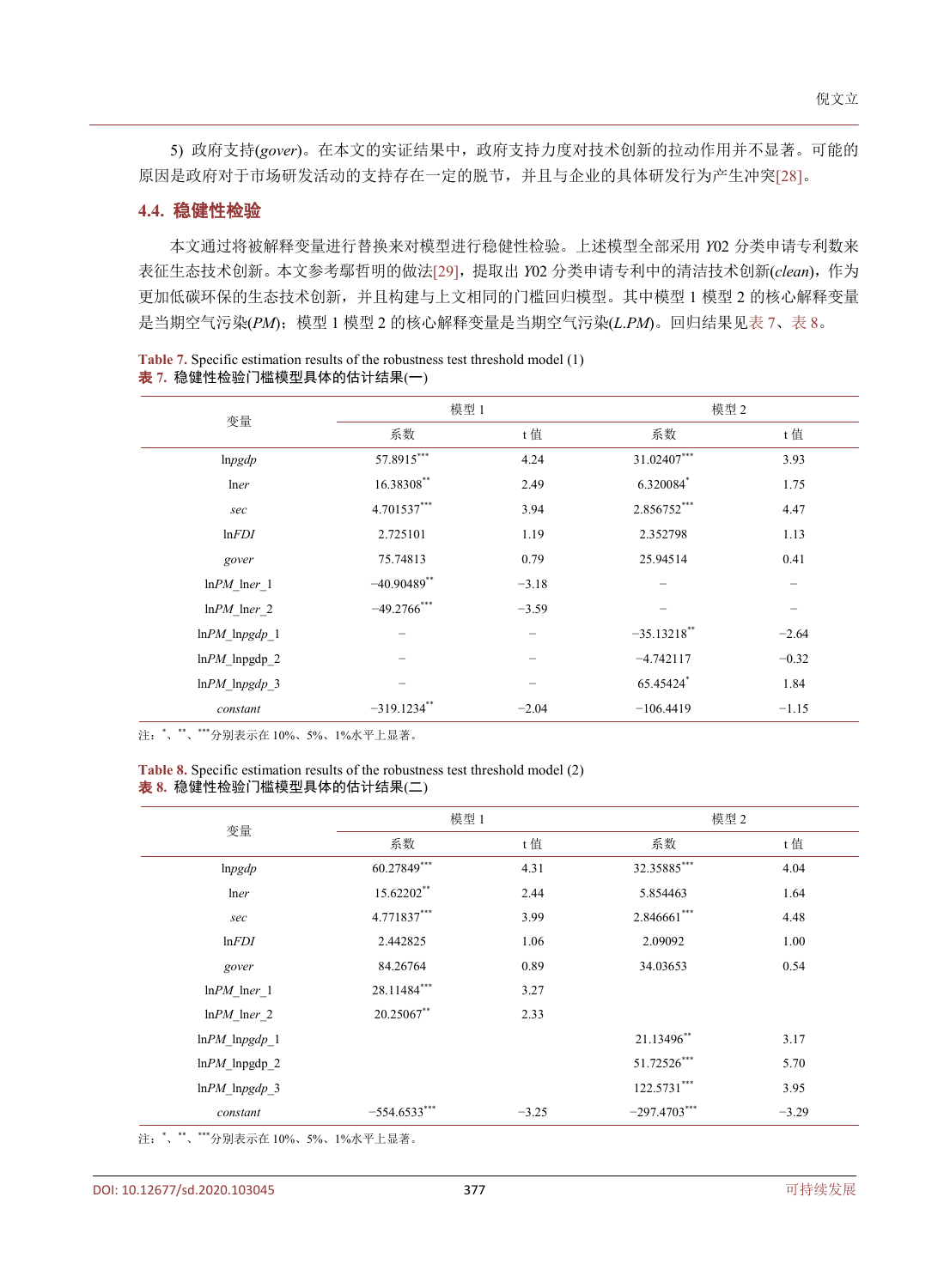可以看出,稳健性检验模型中各变量的系数以及显著性与原模型十分相近,仅有少处存在差异。在 稳健性检验模型中,当期空气污染(*PM*)对清洁技术创新(*clean*)的影响:在以环境规制为门槛变量时,当 期空气污染(*PM*)对清洁技术创新(*clean*)的影响呈现出"折线型"关系,在以经济发展为门槛变量时,当 期空气污染(*PM*)对清洁技术创新(*clean*)呈现出"U 型"关系;滞后一期空气污染(*L*.*PM*)对清洁技术创新 (*clean*)的影响:在以环境规制为门槛变量时,滞后一期空气污染(*L*.*PM*)对清洁技术创新(*clean*)的影响呈现 出"折线型"关系,空气污染的"逼迫"效应减弱;在以经济发展为门槛变量时,滞后一期空气污染(*L*.*PM*) 对清洁技术创新(*clean*)呈现出"折线型"关系,空气污染的"逼迫"效应随着经济的增长而增强。稳健 性检验的结果与上文中的模型十分近似,因此可以说明本文设定的单一门槛与双门槛模型具有稳健性。

### **5.** 结论与建议

本文基于 2004 年至 2016 年中国 272 个地级市面板数据,分别以环境规制与经济发展作为门槛变量, 构造出生态技术创新对空气污染响应系数的非线性门槛模型。结合具体的实证分析的结果,本文发现: 1) 空气污染对生态技术创新的促进作用存在一定的滞后性。当期的空气污染会显著地一直技术进步,但 是生态技术创新对滞后一期的空气污染十分响应。2) 结合门槛模型,本文发现, 在以环境规制为门槛变 量的维度上,空气污染与生态技术创新呈现"折线型"关系,即当期的空气污染对技术创新的负作用随 着环境规制的强度增强而扩大,这反映了从整体上来看,高强度的环境规制那么促进绿色技术的进步。 3) 在以经济发展作为门槛变量时,当期空气污染对生态技术创新的影响作用会由负转正,呈现"U 型" 关系,而滞后一期的空气污染对生态技术创新的促进作用则会随着经济的增长而增强。

结合上述的研究结果,本文给出相应的政策建议。1) 首先,生态技术创新对以空气污染为代表的环 境恶化情况的响应存在滞后,并且当期的环境污染不仅不能促进绿色技术创新,相反地会因为带来企业 成本的增加从而抑制对生态技术创新的研发。这就要求政府以及企业高度重视生态文明建设,做好对相 关领域技术研发工作的统筹规划,对生态文明建设相关领域的相关技术创新给予补贴、奖励等激励措施。 2) 其次,通过上文的实证分析可以发现,环境规制作为控制变量对生态技术创新的影响不显著,作为门 槛变量时,随着规制强度的上升,生态技术创新会受到负向的作用。这就要求政府不可盲目提高环境规 制强度,避免对企业造成过大的成本负担,从而抑制技术的进步;3) 此外,考虑到经济发展作为门槛变 量时,生态技术创新在经济发达地区能够更好地响应空气污染,这就要求政府"因地制宜"制定环境规 制政策[\[30\]](#page-12-1),确保实现经济增长与环境保护的"双赢",从而实现可持续发展。

在具体的分析过程中,本文也存在一些不足:首先,由于数据的制约,本文在构建环境规制时采用 的是环境污染指标的逆指标,存在一定的不足。考虑到环境规制的多样性,接下来的研究可以纳入对排 污费、污染治理支出、碳排放权交易政策等环境规制,探讨不同类型环境规制对生态技术创新的异质性 影响。此外,本文仅仅从全国层面上进行了整体性的分析,没有进一步划分区域探讨空气污染对生态技 术创新的影响。

## 基金项目

江苏省大学生创新创业训练计划一般项目:清洁 VS 灰色:异质性低碳技术创新对碳排放的作用研 究(201910299085Y)。

## 参考文献

- <span id="page-10-0"></span>[1] Porteer, M.E. and Van Der Linde, C. (1995) Toward a New Conception of the Environment Competitiveness Relationship. *Journal of Economic Perspectives*, **9**, 97-118.<https://doi.org/10.1257/jep.9.4.97>
- <span id="page-10-1"></span>[2] Su, H.N. and Moaniba, I.M. (2017) Does Innovation Respond to Climate Change? Empirical Evidence from Patents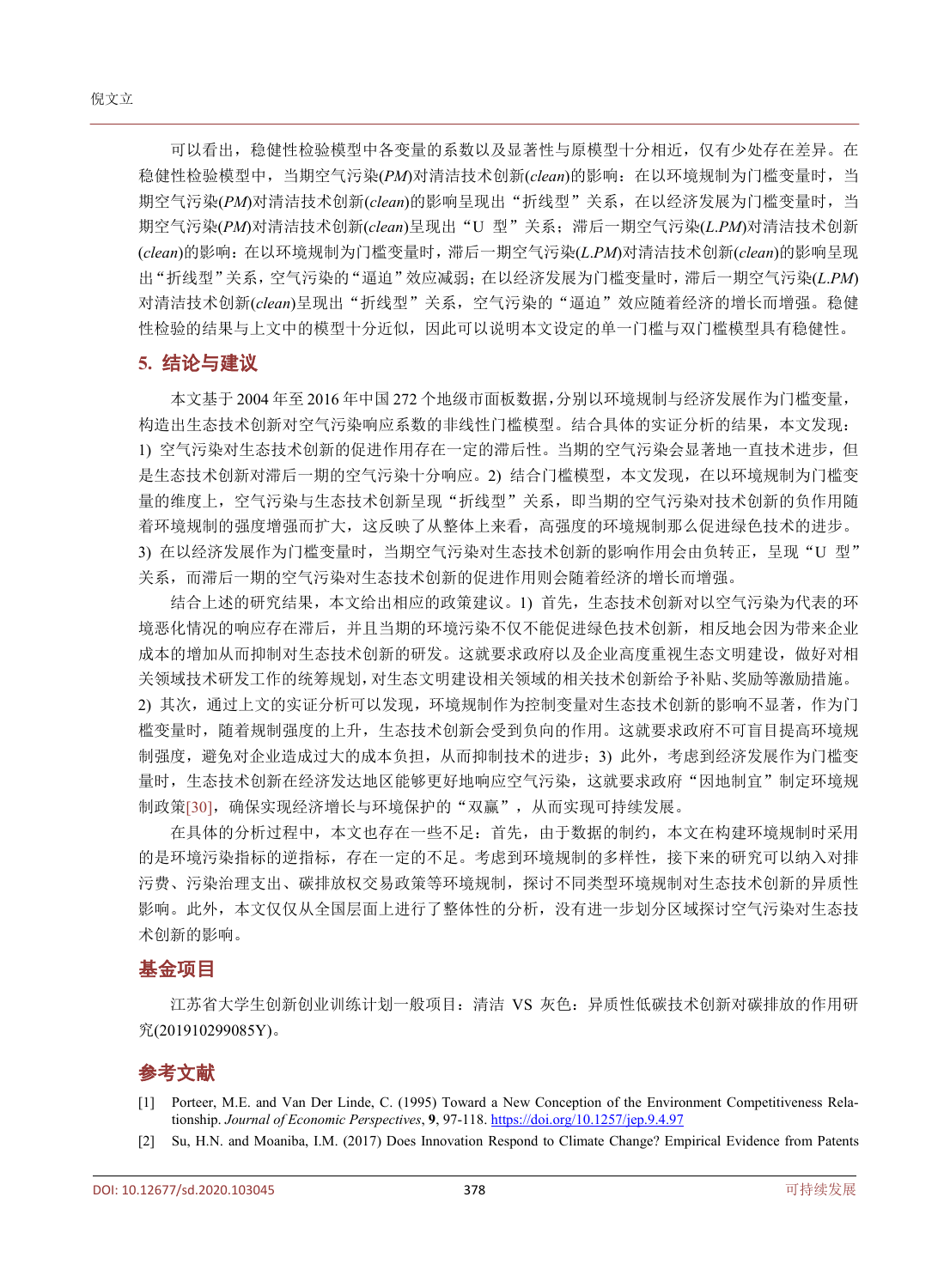and Greenhouse Gas Emissions. *Technological Forecasting & Social Change*, **122**, 49-62. <https://doi.org/10.1016/j.techfore.2017.04.017>

- <span id="page-11-0"></span>[3] 邵帅, 李欣, 曹建华, 杨莉莉. 中国空气污染治理的经济政策选择——基于空间溢出效应的视角[J]. 经济研究, 2016, 51(9): 73-88.
- <span id="page-11-1"></span>[4] Jaffe, A.B. and Robert, N.S. (1995) Dynamic Incentives of Environmental Regulations: The Effects of Alternative Policy Instruments on Technology Diffusion. *Journal of Environmental Economics and Management*, **29**, s43-s63. <https://doi.org/10.1006/jeem.1995.1060>
- <span id="page-11-2"></span>[5] Michael, P. (1991) America's Green Strategy. *Scientific American*, **264**, 168. <https://doi.org/10.1038/scientificamerican0491-168>
- <span id="page-11-3"></span>[6] Jaffe, A.B. and Palmer, J.K. (1997) Environmental Regulation and Innovation: A Panel Data Study. *Review of Economics and Statistics*, **79**, 610-619. <https://doi.org/10.1162/003465397557196>
- <span id="page-11-4"></span>[7] Domazlicky, B.R. and Weber, W.L. (2004) Does Environmental Protection Lead to Slower Productivity Growth in the Chemical Industry. *Environmental and Resource Economics*, **28**, 301-324. <https://doi.org/10.1023/B:EARE.0000031056.93333.3a>
- <span id="page-11-5"></span>[8] Conrad, K. and Wastl, D. (1995) The Impact of Environmental Regulation on Productivity in German Industries. *Empirical Economics*, **20**, 615-633. <https://doi.org/10.1007/BF01206060>
- <span id="page-11-6"></span>[9] Lanoie, P. and Patry, M. (2001) Environmental Regulation and Productivity: New Findings on the Porter Hypothesis. Working Paper.
- <span id="page-11-7"></span>[10] 赵红. 环境规制对中国企业技术创新影响的实证分析[J]. 管理现代化, 2008(3): 4-6.
- <span id="page-11-8"></span>[11] 沈能, 刘凤朝. 高强度的环境规制真能促进技术创新吗?——基于"波特假说"的再检验[J]. 中国软科学, 2012(4): 49-59.
- <span id="page-11-9"></span>[12] 张成, 陆旸, 郭路, 等. 环境规制强度和生产技术进步[J]. 经济研究, 2011(2): 113-123.
- <span id="page-11-10"></span>[13] 李斌, 彭星, 欧阳铭珂. 环境规制绿色全要素生产率与中国工业发展方式转变: 基于 36 个工业行业数据的实证 分析[J]. 中国工业经济, 2013(4): 56-68.
- <span id="page-11-11"></span>[14] 李玲, 陶峰. 中国制造业最优环境规制强度的选择: 基于绿色全要素生产率的视角[J]. 中国工业经济, 2012(5): 70-82.
- <span id="page-11-12"></span>[15] 蒋伏心, 王竹君, 白俊红. 环境规制对技术创新影响的双重效应: 基于江苏省制造业动态面板数据的实证研究 [J]. 中国工业经济, 2013(7): 44-55.
- <span id="page-11-13"></span>[16] 王杰, 刘斌. 环境规制与企业全要素生产率——基于中国工业企业数据的检验分析[J]. 中国工业经济, 2014(3): 44-56.
- <span id="page-11-14"></span>[17] 黄德春, 刘志彪. 环境规制与企业自主创新——基于波特假说的企业竞争优势构建[J]. 中国工业经济, 2006(5): 100-106.
- <span id="page-11-15"></span>[18] 王兵, 吴延瑞, 颜鹏飞. 环境管制与全要素生产率增长: APEC 的实证研究[J]. 经济研究, 2008(5): 19-32.
- <span id="page-11-16"></span>[19] 解垩. 环境规制与中国工业生产率增长[J]. 产业经济研究, 2008(1): 19-25.
- <span id="page-11-17"></span>[20] De Marchi, V. (2012) Environmental Innovation and R&D Cooperation: Empirical Evidence from Spanish Manufacturing Firms. *Research Policy*, **41**, 614-623. <https://doi.org/10.1016/j.respol.2011.10.002>
- <span id="page-11-18"></span>[21] De Marchi, V. and Grandinetti, R. (2013) Knowledge Strategies for Environmental Innovations: The Case of Italian Manufacturing Firms. *Journal of Knowledge Management*, **17**, 569-582. <https://doi.org/10.1108/JKM-03-2013-0121>
- <span id="page-11-19"></span>[22] 王为东, 卢娜, 张财经. 空间溢出效应视角下低碳技术创新对气候变化的响应[J]. 中国人口·资源与环境, 2018, 28(8): 22-30.
- <span id="page-11-20"></span>[23] 严雅雪. 碳排放与空气污染的协同关系分析[J]. 环境经济研究, 2017, 2(2): 52-63.
- <span id="page-11-21"></span>[24] Hansen, B.E. (1999) Threshold Effects in Non-Dynamic Panels: Estimation, Testing, and Inference. *Journal of Econometrics*, **93**, 345-368. [https://doi.org/10.1016/S0304-4076\(99\)00025-1](https://doi.org/10.1016/S0304-4076(99)00025-1)
- <span id="page-11-22"></span>[25] Van Donkelaar, A.R., Martin, V., Brauer, M. and Boys, B.L. (2015) Use of Satellite Observations for Longterm Exposure Assessment of Global Concentrations of Fine Particulate Matter. *Environmental Health Perspectives*, **123**, 135-143. <https://doi.org/10.1289/ehp.1408646>
- <span id="page-11-23"></span>[26] 张学功, 柴敏. 环境规制作用下污染就近转移的机制分析——来自地级市层面实证研究[J]. 生态经济, 2018, 34(11): 188-193.
- <span id="page-11-24"></span>[27] 赵庆. 产业结构优化升级能否促进技术创新效率?[J]. 科学学研究, 2018, 36(2): 239-248.
- <span id="page-11-25"></span>[28] 肖文, 林高榜. 政府支持、研发管理与技术创新效率——基于中国工业行业的实证分析[J]. 管理世界, 2014(4):